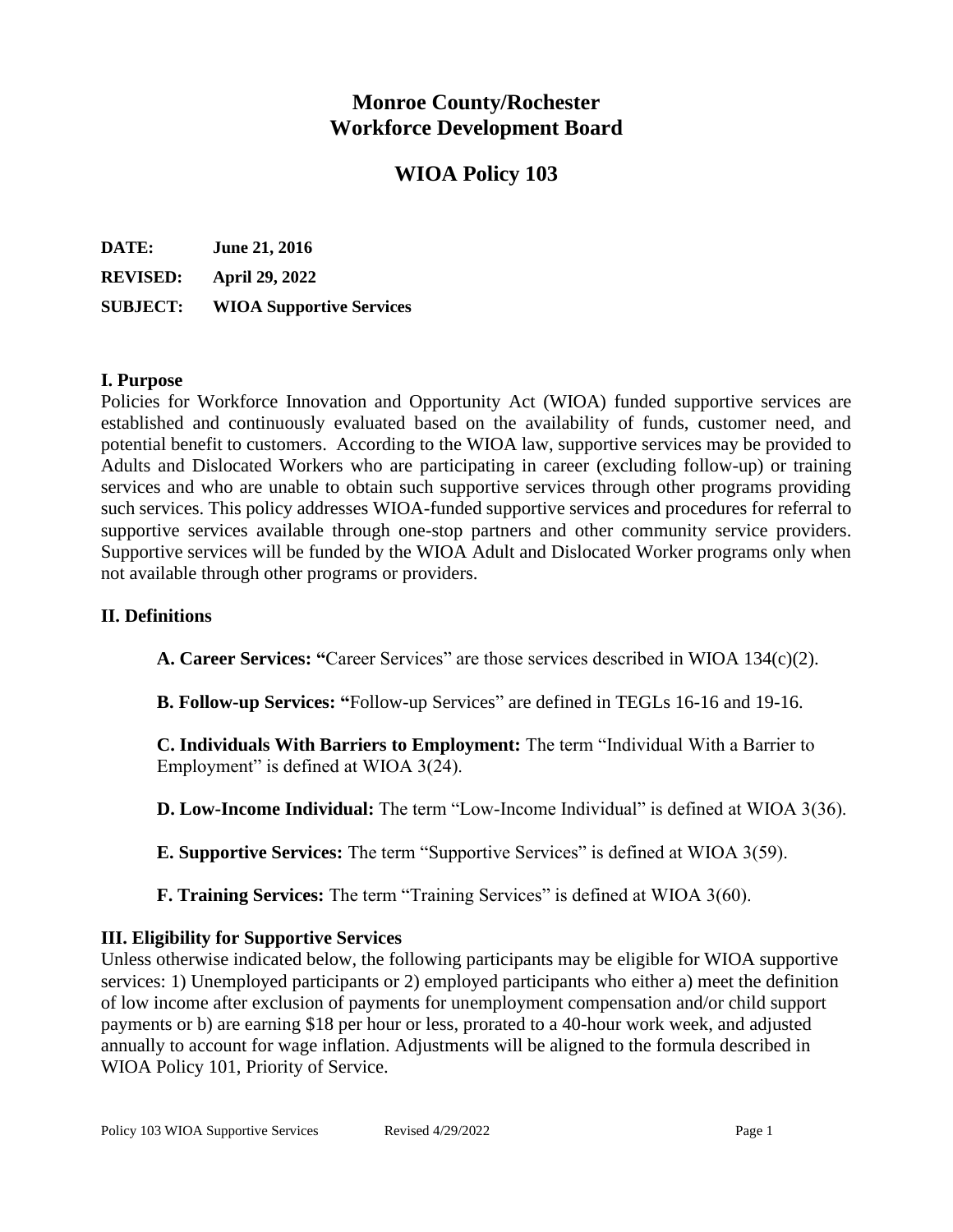# **IV. Supportive Services Available to Participants Receiving Career Services**

Limited-use bus passes may be made available to participants receiving career services in emergency situations. Eligible participants must be unable to obtain supportive services through other programs providing such services. Alternatively, the cost of RTS Access paratransit service for participants with disabilities may be covered if this service cannot be covered by a Vocational Rehabilitation program. Bus passes and RTS Access paratransit will only be issued if necessary to enable the individual to participate in career services (other than follow-up).

Exam and licensing fees (including civil service exam fees if the cost cannot be waived) may be reimbursed to eligible participants as a supportive service, whether or not they are approved for ITA training, and subject to a maximum total reimbursement of \$750 per participant. Eligible participants must be unable to obtain supportive services through other programs providing such services. In the event that a participant fails an exam, RochesterWorks, Inc. may cover the cost of one retake, subject to the maximum total reimbursement.

An individual who is only receiving follow-up services may not receive supportive services. Individuals identified as needing ongoing supportive services must still be participating in career services (other than follow-up) to continue to receive such services. When supportive services are issued to an eligible participant, the appropriate activity and a comment documenting need and eligibility must be entered into the One-Stop Operating System (OSOS).

# **V. Supportive Services Available to Participants in the Experience Counts Initiative for Security Guard Training**

According to New York State Workforce Development System Technical Advisory (TA) #13-7.10, if local policy allows, and the individual qualifies, fingerprinting and/or the application fee for a security guard license for veterans covered by the Experience Counts initiative may be covered by supportive services funds. The Monroe County/Rochester Workforce Development Board will consider requests made through Veterans program or other career center staff who work with veterans to use local WIOA Adult or Dislocated Worker supportive services funds to reimburse such fees.

A Request for Supportive Services form may be submitted to the Technical Assistance and Training Assistant at RochesterWorks! who will review the request, eligibility, and OSOS documentation. If the request meets the guidelines outlined in this policy document, the request for payment may be approved. Back-up documentation (either a receipt, bank statement, or a photocopy of the check or money order) as proof of payment must also be submitted with the Request for Supportive Services form. The supportive service(s) will be issued as a reimbursement and mailed to the customer.

To be eligible, a veteran must be covered by the Experience Counts Initiative. Dislocated Workers may be eligible regardless of income or wages earned.

For a request to be approved, the following data entry must be completed in OSOS.

- Customer must be an active, staff-assisted WIOA participant
- Data Element Validation and OSOS data entry must be complete and in compliance with New York State Workforce Development System Technical Advisories #10-3.1 and 11-12.2
- Completion of the Legal Powers and Limitations training course must be documented in OSOS compliance with TA #13-7.10, Attachment B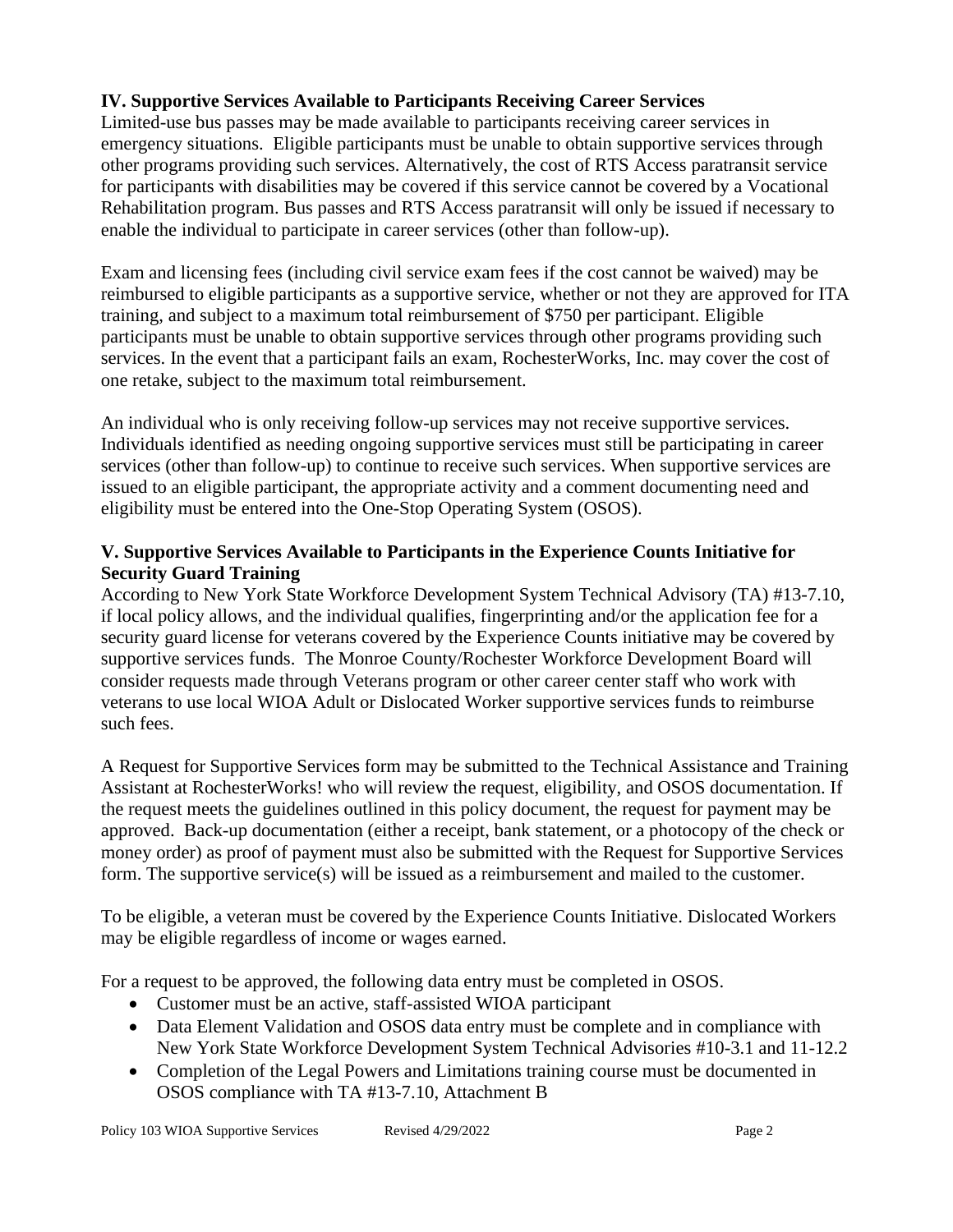RochesterWorks, Inc. (RWI) has the authority to reject any supportive service request that does not meet the stated criteria or conform with the intended purpose of this policy.

**VI. Supportive Services Available to Participants Receiving Transitional Jobs Services** Under WIOA, transitional jobs must be combined with supportive services. Such supportive services will be funded by the WIOA Adult and Dislocated Worker programs only when not available through other programs or providers.

WIOA supportive services for participants receiving transitional jobs services include the services listed below. Eligible participants must be placed in a transitional job at an hourly wage of \$18 or less, adjusted annually to account for wage inflation. Adjustments will be aligned to the formula described in WIOA Policy 101, Priority of Service. Eligible participants must be unable to obtain supportive services through other programs providing such services. Supportive services will only be issued if necessary to enable the individual to participate in the transitional job. Individuals identified as needing ongoing supportive services must still be participating in the transitional job to continue to receive such services.

**A. Bus Passes.** Participants in need of transportation to participate in a transitional job may request a bus pass to travel back and forth to the service location. Bus passes are for use of the participant only and may not be shared, sold, or transferred to another individual. One 31-day, unlimited pas may be issued for each month in which the participant is in the transitional job.

Bus passes should only be issued for services occurring within the next 45 days. Participants receiving a bus pass must submit proof of attendance on the Supportive Services Attendance Form each month. If a participant shows a pattern of poor attendance or fails to submit the monthly attendance form, no further bus passes should be issued until the participant demonstrates satisfactory attendance. Supportive Services Attendance Forms should be kept in the participant file.

Replacements will not be issued for lost bus passes.

Alternatively, the cost of RTS Access paratransit service for participants with disabilities may be covered if this service cannot be covered by a Vocational Rehabilitation program.

At the time that an initial bus pass is issued and each subsequent month that bus pass(es) are issued the service Transportation Assistance, Offering ID 43019 with Rochester Works as provider, should be entered in OSOS. The start and end dates should reflect the date that the bus passes are issued and the anticipated last date of use during the month. The Program Service Type is "Individualized Career Services." The service should be funded with \$1 under the appropriate WIOA (Adult or Dislocated Worker) Local funding source.

An OSOS comment should also be entered for each Transportation Assistance service. The comment should include the date the bus pass(es) were issued and the amount and type of bus passes issued.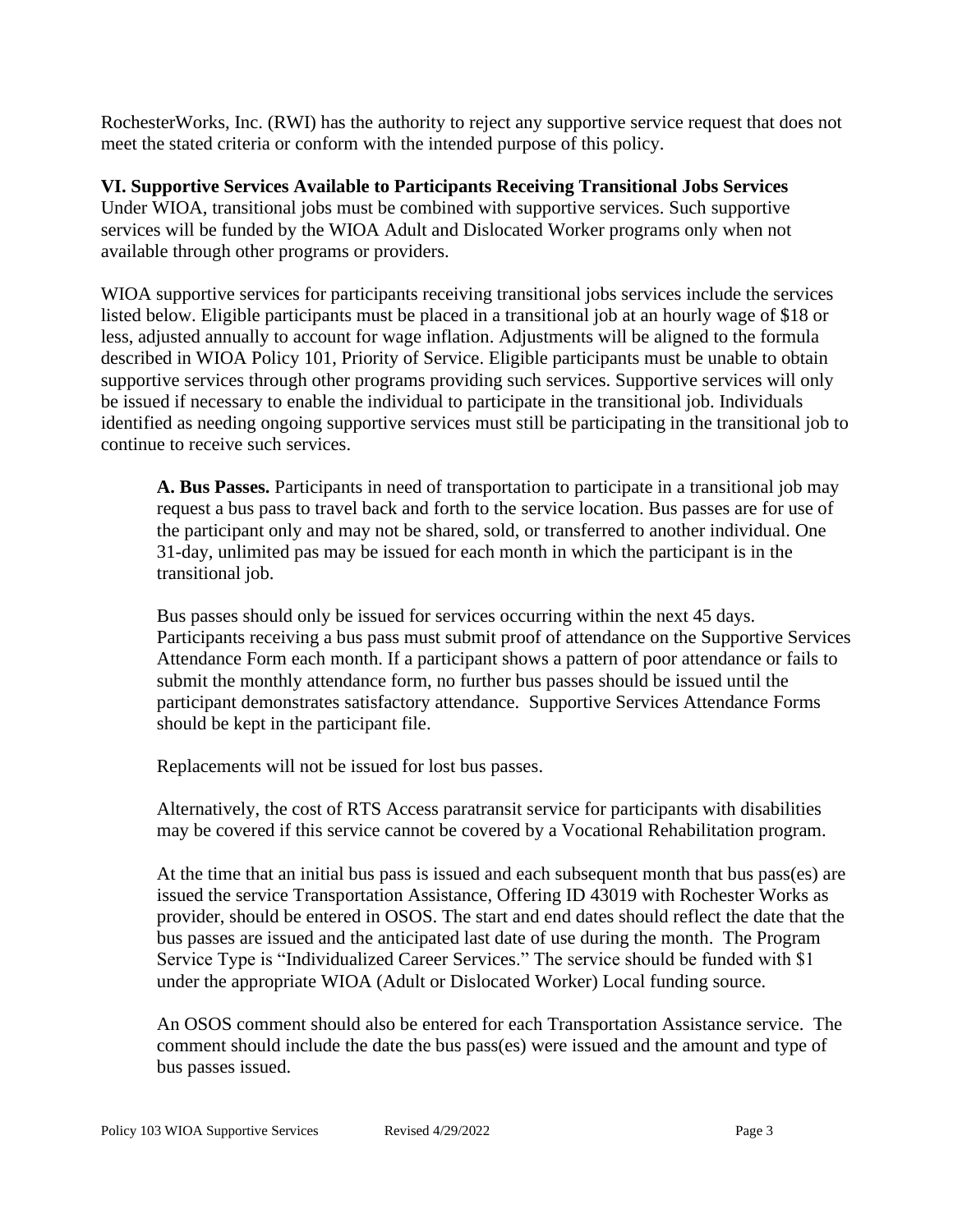**B. Gas Cards.** Participants in need of transportation to participate in a transitional job with a valid NYS Driver License and access to an automobile may request a \$25 gas card instead of a bus pass to travel back and forth to the service location. Gas cards are for use of the participant only and may not be shared, sold, or transferred to another individual. If a participant receives a gas card, staff must ensure that there is a photocopy of an unexpired NYS Driver License in the participant file.

Gas cards should only be issued for services occurring within the next 45 days. To be eligible, projected travel to and from the service location(s) must total at least 150 miles during a 31-day period. Generally, only one gas card may be issued for each 31-day service period. However, staff may, at their discretion, issue one additional gas card for each additional 150 miles of projected travel to and from the service location(s) during the 31-day period. The maximum number of gas cards that may be issued to a participant for any given 31-day period is four.

Participants receiving a gas card must submit proof of attendance on the Supportive Services Attendance Form each month. If a participant shows a pattern of poor attendance or fails to submit the monthly attendance form, no further gas cards should be issued until the participant demonstrates satisfactory attendance. Supportive Services Attendance Forms should be kept in the participant file.

Replacements will not be issued for lost gas cards. A participant will be issued either a gas card or a bus pass, not both, during a given 31-day period.

Alternatively, a participant may be issued a ridesharing (e.g., Uber or Lyft) gift card if needed to gain access to a worksite not on a bus line. Ridesharing gift cards may be issued in the same amounts that would have been issued for a gas card.

At the time that an initial gas card is issued and each subsequent month that a gas card is issued the service Transportation Assistance, Offering ID 43019 with Rochester Works as provider, should be entered in OSOS. The start and end dates should reflect the dates that the gas card(s) is issued and the anticipated last date of use during the service period. The Program Service Type is "Individualized Career Services." The service should be funded with \$1 under the appropriate WIOA (Adult or Dislocated Worker) Local funding source.

An OSOS comment should also be entered for each Transportation Assistance service. The comment should include the date the gas card was issued and the quantity and dollar amount of the gas cards issued.

**C. Uniforms and Required Safety Equipment.** Participants in need of uniforms and/or required safety equipment to participate in a transitional job may have such costs reimbursed or paid through a voucher sent by a WIOA staff member to a participating vendor. Documentation will be required as evidence that 1) the uniform or equipment cannot be provided by the employer and 2) the uniform or equipment is required of all employees who have the same job duties. Receipts will be required for reimbursement. The maximum amount of funding available is \$150 per participant.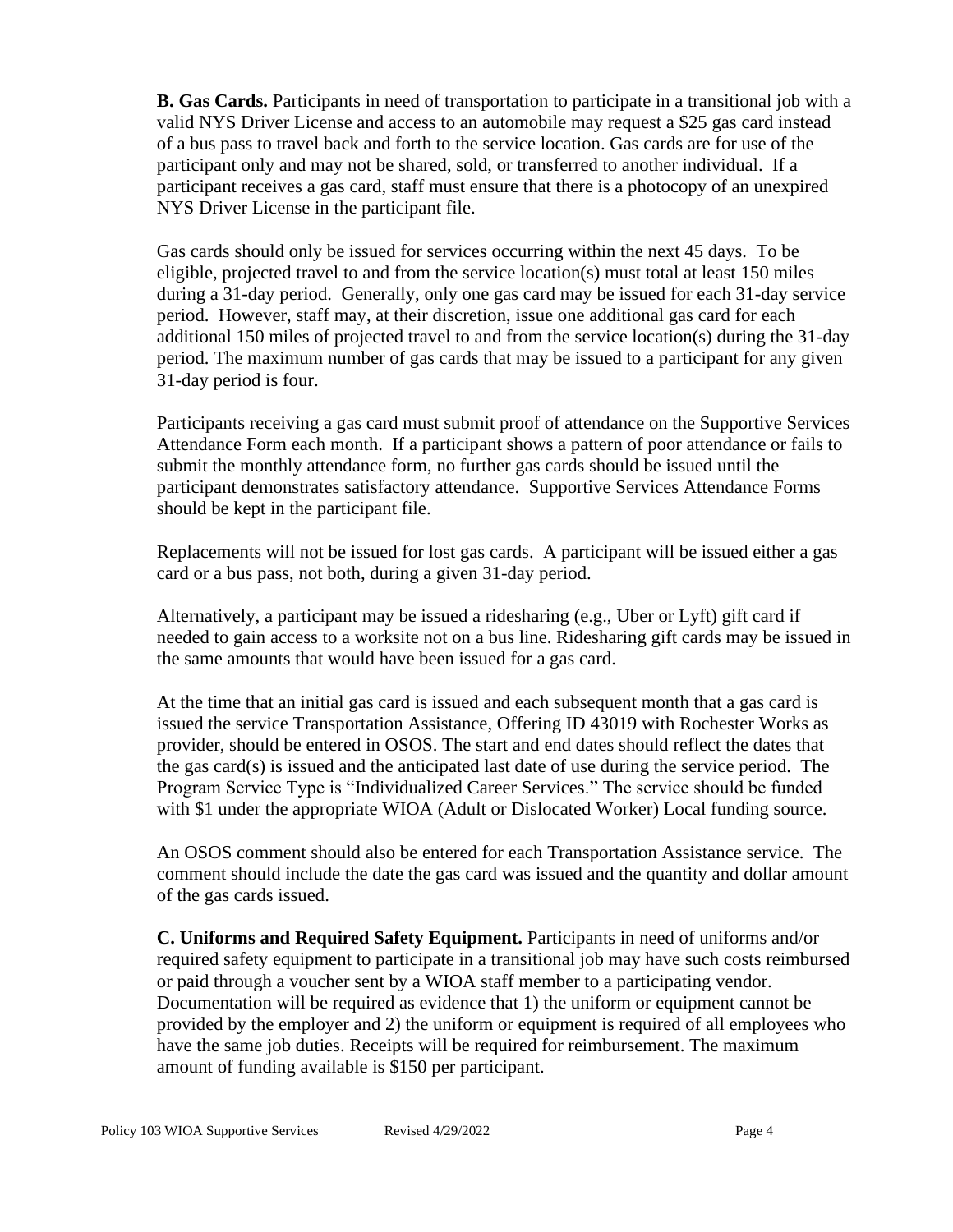At the time that a Uniform and Required Safety Equipment service is provided the service Work Uniform/Equipment/Tools Assistance, Offering ID 137759 with Rochester Works as provider, should be entered in OSOS. The start and end dates should reflect the date that the voucher or payment is issued. The Program Service Type is "Individualized Career Services." The service should be funded with \$1 under the appropriate WIOA (Adult or Dislocated Worker) Local funding source.

An OSOS comment should also be entered for each Work Uniform/Equipment/Tools Assistance service. The comment should include the date the voucher or payment was issued, the participating vendor, if applicable, a description of the uniforms and/or equipment purchased, and the dollar amount.

Please note that tools may not be purchased with WIOA Adult or Dislocated Worker Supportive Services funds.

**D. Other Supportive Services.** Direct payments may be made to vendors to cover the following costs when necessary for participation in a transitional job. All direct vendor payments are subject to the RochesterWorks, Inc. procurement policy.

Payments may be made to vendors for the following services. All costs must be reasonable and necessary and conform to any maximum amounts specified below.

- Birth Certificate
- NYSDMV ID
- NYS Class D Driver License or Renewal (we will not cover fines or the cost of an Enhanced Driver License)
- Clothing and personal hygiene services (\$250 maximum)
- Tools (\$250 maximum)
- RAP Sheets
- MVR
- School Transcripts

All supportive services, including documentation of eligibility and need, must be entered into OSOS.

The following supportive services should be provided to participants receiving transitional jobs services when available through other one-stop partners and community service providers.

- Assistance with transportation;
- Assistance with child care and dependent care;
- Linkages to community services;
- Assistance with housing;
- Needs-Related Payments (available only to individuals enrolled in training services and must be consistent with 20 CFR 680.930, 680.940, 680.950, 680.960, and 680.970);
- Assistance with educational testing;
- Reasonable accommodations for individuals with disabilities;
- Referrals to health care;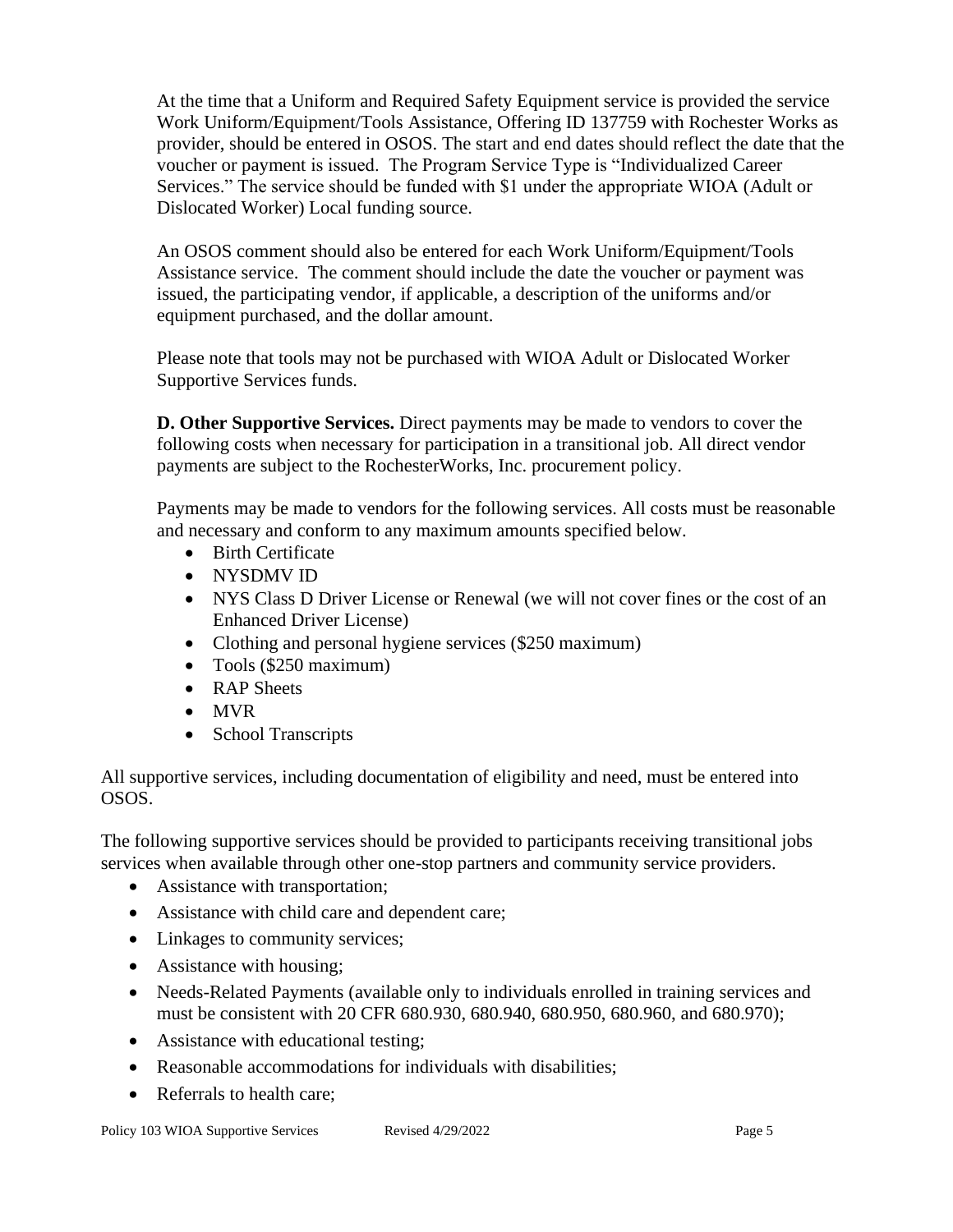- Assistance with uniforms or other appropriate work attire and work-related tools, including such items as eye glasses and protective eye gear;
- Assistance with books, fees, school supplies, and other necessary items for students enrolled in post-secondary education classes;
- Payments and fees for employment and training-related applications, tests, and certifications; and
- Legal aid services.

# **VII. Supportive Services Available to Participants Receiving Training Services**

WIOA supportive services for participants receiving training services are only available to participants in Individual Training Account (ITA) training (i.e., these supportive services are not available to participants in other forms of training, such as OJT or customized training). Eligible participants must be unable to obtain supportive services through other programs providing such services. Supportive services will only be issued if necessary to enable the individual to participate in training services. Individuals identified as needing ongoing supportive services must still be participating in training services to continue to receive such services.

**A. Bus Passes.** Participants in need of transportation to participate in an ITA training service may request a bus pass to travel back and forth to the service location. Bus passes are for use of the participant only and may not be shared, sold, or transferred to another individual. One 31-day, unlimited pas may be issued for each month in which the participant is in classroom training.

Bus passes should only be issued for services occurring within the next 45 days. Participants receiving a bus pass must submit proof of attendance on the Supportive Services Attendance Form each month. If a participant shows a pattern of poor attendance or fails to submit the monthly attendance form, no further bus passes should be issued until the participant demonstrates satisfactory attendance. Supportive Services Attendance Forms should be kept in the participant file.

Replacements will not be issued for lost bus passes.

Alternatively, the cost of RTS Access paratransit service for participants with disabilities may be covered if this service cannot be covered by a Vocational Rehabilitation program.

At the time that an initial bus pass is issued and each subsequent month that bus pass(es) are issued the service Transportation Assistance, Offering ID 43019 with Rochester Works as provider, should be entered in OSOS. The start and end dates should reflect the date that the bus passes are issued and the anticipated last date of use during the month. The Program Service Type is "Individualized Career Services." The service should be funded with \$1 under the appropriate WIOA (Adult or Dislocated Worker) Local funding source.

An OSOS comment should also be entered for each Transportation Assistance service. The comment should include the date the bus pass(es) were issued and the amount and type of bus passes issued.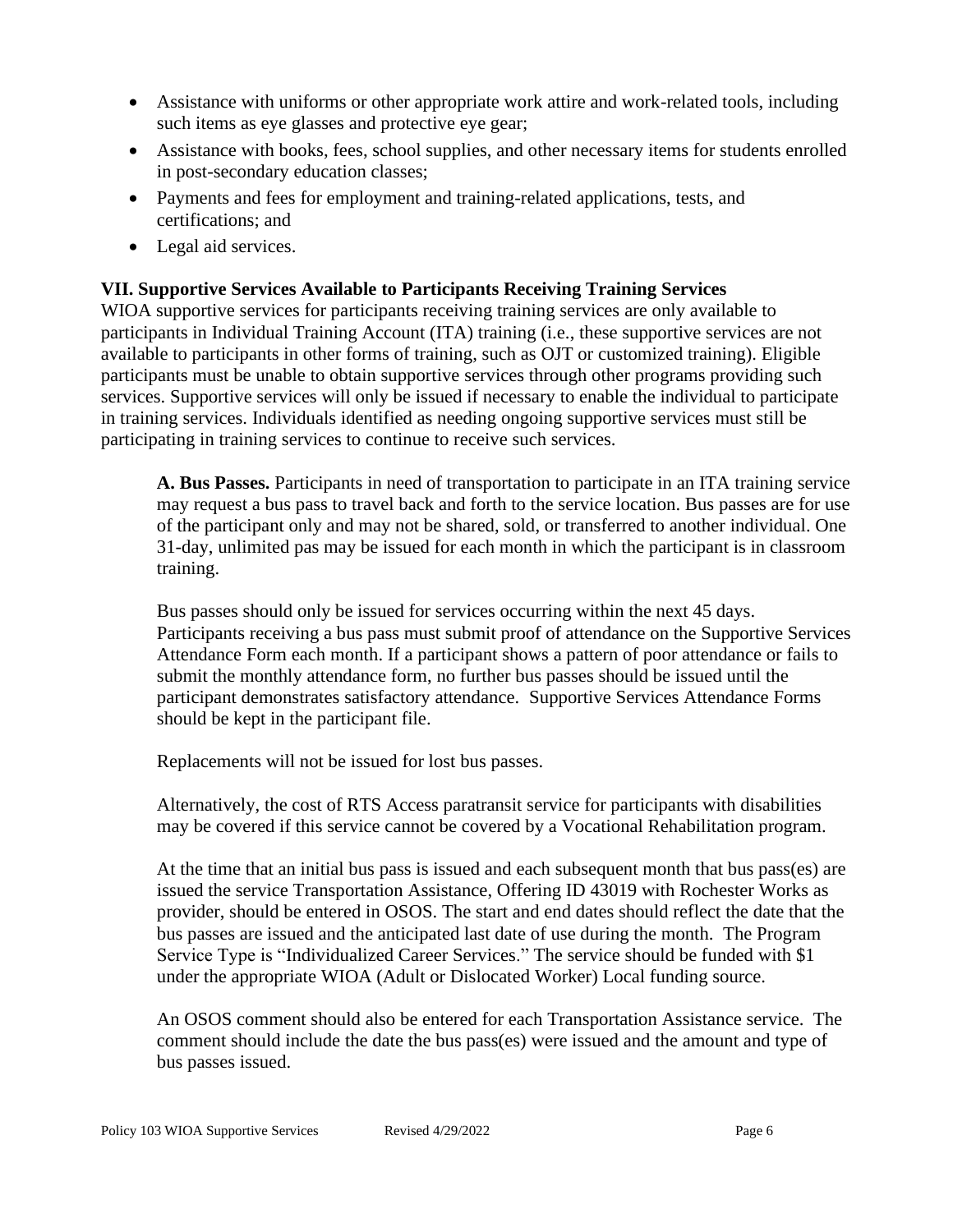**B. Gas Cards.** Participants in need of transportation to participate in an ITA training service with a valid NYS Driver License and access to an automobile may request a \$25 gas card instead of a bus pass to travel back and forth to the service location. Gas cards are for use of the participant only and may not be shared, sold, or transferred to another individual. If a participant receives a gas card, staff must ensure that there is a photocopy of an unexpired NYS Driver License in the participant file.

Gas cards should only be issued for services occurring within the next 45 days. To be eligible, projected travel to and from the service location(s) must total at least 150 miles during a 31-day period. Generally, only one gas card may be issued for each 31-day service period. However, staff may, at their discretion, issue one additional gas card for each additional 150 miles of projected travel to and from the service location(s) during the 31-day period. The maximum number of gas cards that may be issued to a participant for any given 31-day period is four.

Participants receiving a gas card must submit proof of attendance on the Supportive Services Attendance Form each month. If a participant shows a pattern of poor attendance or fails to submit the monthly attendance form, no further gas cards should be issued until the participant demonstrates satisfactory attendance. Supportive Services Attendance Forms should be kept in the participant file.

Replacements will not be issued for lost gas cards. A participant will be issued either a gas card or a bus pass, not both, during a given 31-day period.

Alternatively, a participant may be issued a ridesharing (e.g., Uber or Lyft) gift card if needed to gain access to a training site not on a bus line. Ridesharing gift cards may be issued in the same amounts that would have been issued for a gas card.

At the time that an initial gas card is issued and each subsequent month that a gas card is issued the service Transportation Assistance, Offering ID 43019 with Rochester Works as provider, should be entered in OSOS. The start and end dates should reflect the dates that the gas card(s) is issued and the anticipated last date of use during the service period. The Program Service Type is "Individualized Career Services." The service should be funded with \$1 under the appropriate WIOA (Adult or Dislocated Worker) Local funding source.

An OSOS comment should also be entered for each Transportation Assistance service. The comment should include the date the gas card was issued and the quantity and dollar amount of the gas cards issued.

**C. Parking.** Participants in need of transportation to participate in an ITA training service with a valid NYS Driver License and access to an automobile may request either a direct payment or reimbursement of reasonable fees for parking at the training facility up to a cap of \$50 per month or any portion thereof.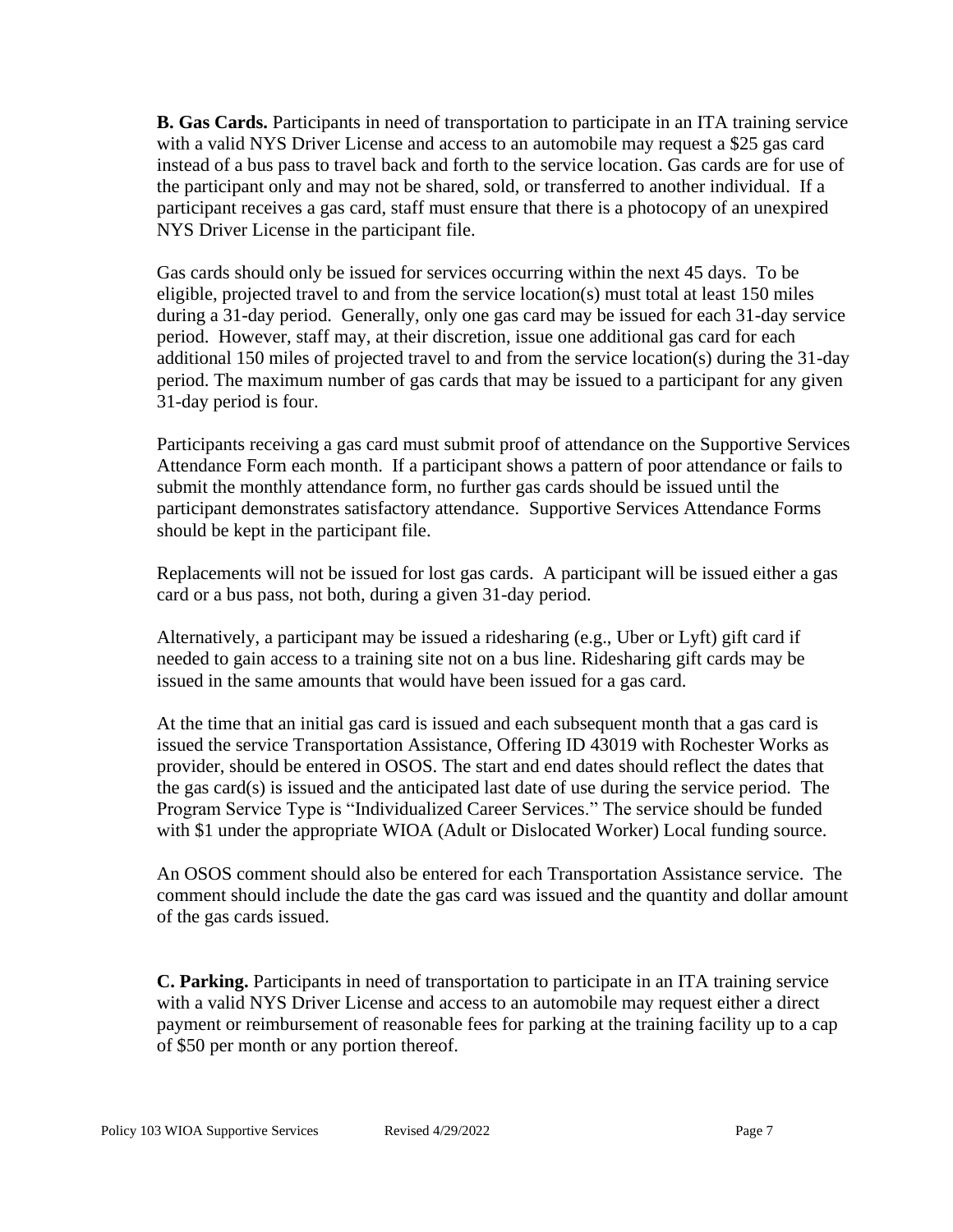**D. Child and Dependent Care.** The costs of child and dependent care needed to participate in a training program, including the cost of transportation to and from a child or dependent care facility, may be paid if funds are available, and only to the extent that those costs are not covered by another funding source. Availability of funds will be determined by RWI throughout the program year.

Participant eligibility for these supportive services is limited to 1) participants who meet the definition of low income after exclusion of payments for unemployment compensation and/or child support payments or 2) employed participants, earning \$18 per hour or less, prorated to a 40-hour work week, and adjusted annually to account for wage inflation. Adjustments will be aligned to the formula described in WIOA Policy 101, Priority of Service.

Documented child and dependent care costs may be paid directly to a licensed child care facility or reimbursed to the participant. Costs are capped at \$2,000 per participant per year.

# **VIII. Needs Related Payments for Training Customers**

Needs related payments are not available at this time.

### **IX. Availability of Funding and Exceptions**

Supportive services will be offered as long as funds are available and may be suspended with little or no notice once funds are exhausted. RWI has the authority to make exceptions to this policy in cases where a documented need is justified.

### **X. Referral to Supportive Services Available Through Other One-stop Partners and Community Service Providers**

Supportive services are a key component of the employment plan for individuals who receive services through the one-stop system, especially individuals with barriers to employment. The WIOA Title I Adult and Dislocated Worker budget is not sufficient to meet the supportive services needs of system customers. Therefore, it is essential that all one-stop partners collaborate to adequately provide for this need.

Supportive services available to individuals that receive services through the local one-stop system may include, but are not limited to:

- Assistance with transportation;
- Assistance with child care and dependent care;
- Linkages to community services;
- Assistance with housing;
- Needs-Related Payments (available only to individuals enrolled in training services and must be consistent with 20 CFR 680.930, 680.940, 680.950, 680.960, and 680.970);
- Assistance with educational testing;
- Reasonable accommodations for individuals with disabilities;
- Referrals to health care:
- Assistance with uniforms or other appropriate work attire and work-related tools, including such items as eye glasses and protective eye gear;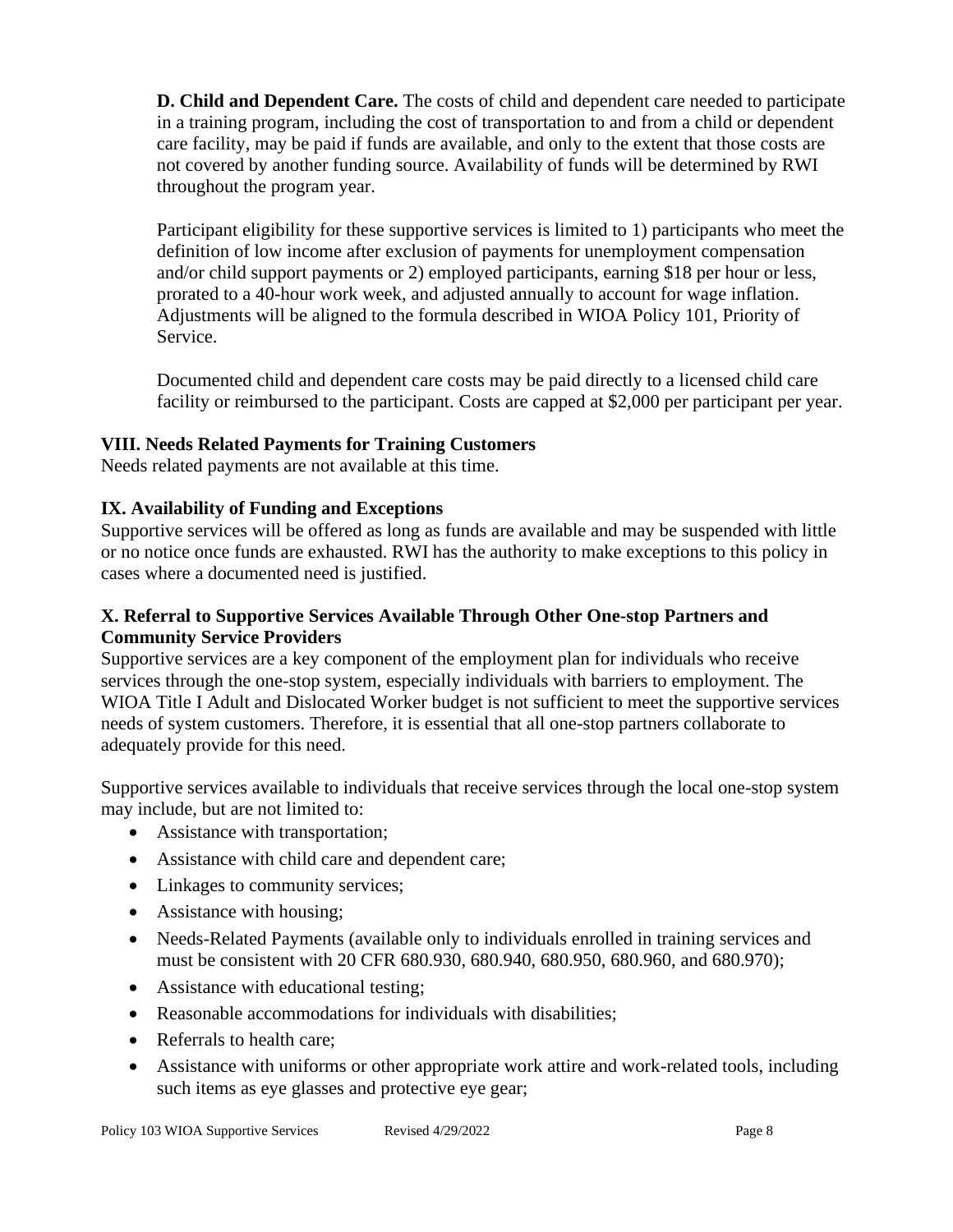- Assistance with books, fees, school supplies, and other necessary items for students enrolled in post-secondary education classes;
- Payments and fees for employment and training-related applications, tests, and certifications; and
- Legal aid services.

As part of the One-stop operator's implementation role under the local one-stop partners' Memorandum of Understanding (MOU), one-stop partners must cooperate with the one-stop operator on three activities related to the provision of supportive services to one-stop participants.

- **A. Services Inventory and Gap Analysis.** One-stop partners, under the direction of the onestop operator, must create an inventory of supportive services available in the local area. The inventory should include all services in the above list. The inventory should include an analysis of gaps in available services that should be addressed through either WIOA or outside funding sources.
- **B. Referral Process.** One-stop partners, under the direction of the one-stop operator, must develop a written process for referral of individuals served by the one-stop system to supportive services available through all partner programs and other community service providers. The process must include 1) a description of supportive services available through each partner program; 2) eligibility criteria for the supportive services available through each partner program; 3) a description of the referral mechanism, including a link to or printable copy of any referral or service application forms, and any timeframes associated with the referral process; 4) identification of a partner referral liaison for each partner program; 4) a description of the means of providing feedback to referring partners for each referral made; 5) to the extent available, similar information about referrals to other community service providers; and 5) a timeline for updating the process with the goals of improved customer service and increased access to services.
- **C. Cross-Training.** One-stop partners, under the direction of the one-stop operator, must develop a plan to cross-train all front-line one-stop partner staff in the referral process. Refresher training for existing staff and training for newly hired staff should be included in the training plan. The one-stop operator should evaluate the effectiveness of the crosstraining program annually and make recommendations for continuous improvement.

One-stop system staff are encouraged to contact 2-1-1 Life Line [\(https://211.lifeline.org/](https://211.lifeline.org/) or by dialing 2-1-1 or 1-877-356-9211) when seeking information on supportive services available through other community service providers.

**XI. Availability of Supportive Services Through National Dislocated Worker Grants (DWGs)** At times, pass-through National Dislocated Worker Grant (DWG) funds are made available to RochesterWorks, Inc. to serve eligible participants through the local one-stop system. When such funds are available, the following DWG-funded supportive services may be provided to eligible participants, to the extent that such services are allowed by the specific Dislocated Worker Grant.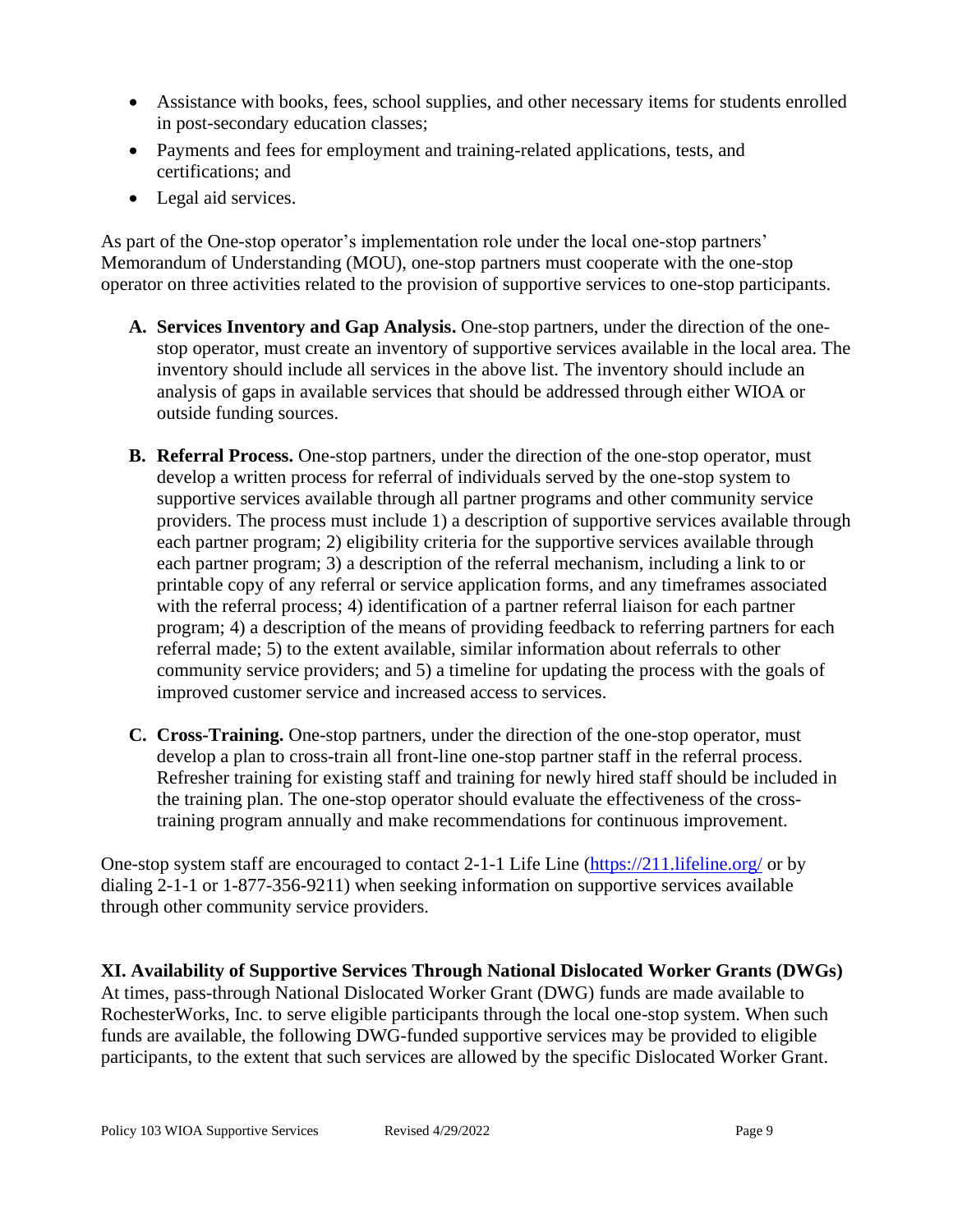**A. Bus Passes.** If transportation is needed to participate in career or training services, or during the first 31 days of a new job, the participant may be issued a quantity of two-ride bus passes sufficient to take them to the service location and back. If the number of service days over any 31-day period would require the use of more than 27 two-ride passes, a 31 day, unlimited pass will be issued instead. This would most likely be the case during a month in which the participant is in training.

Bus passes should only be issued for services occurring within the next 45 days. Participants receiving a bus pass for transportation to and from training must submit proof of attendance each month. If a participant who has received two-ride pass(es) fails to attend the scheduled service, then no bus pass should be issued for the next scheduled service. If a participant in training shows a pattern of poor attendance or fails to submit proof of attendance, no further bus passes should be issued until the participant demonstrates satisfactory attendance.

Alternatively, the cost of RTS Access paratransit service for participants with disabilities may be covered if this service cannot be covered by a Vocational Rehabilitation program.

**B. Gas Cards.** Participants with a valid NYS Driver License and access to an automobile may request a \$25 gas card instead of a bus pass while receiving career or training services, or during the first 31 days of a new job.

Gas cards should only be issued for services occurring within the next 45 days. To be eligible, projected travel to and from the service location(s) must total at least 150 miles during a 31-day period. If a participant who has received a gas card fails to attend the scheduled service(s), then no gas card should be issued for the next  $31$ -day service period. Participants receiving a gas card for transportation to and from training must submit proof of attendance each month. If a participant in classroom training shows a pattern of poor attendance or fails to submit proof of attendance, no further gas cards should be issued until the participant demonstrates satisfactory attendance.

Alternatively, a participant may be issued a ridesharing (e.g., Uber or Lyft) gift card if needed to gain access to a service location not on a bus line. Ridesharing gift cards may be issued in the same amounts that would have been issued for a gas card.

**C. Exam and Licensing Fees.** RochesterWorks, Inc. may cover the cost of associated exam and licensing fees for WIOA Adults and Dislocated Workers approved for ITA training. Additionally, exam and licensing fees (including civil service exam fees if the cost cannot be waived) can be reimbursed to eligible DWG participants as a supportive service, whether or not they are approved for ITA training, and subject to a maximum total reimbursement of \$750 per participant. In the event that a participant fails an exam, RochesterWorks, Inc. may cover the cost of one retake, subject to the maximum total reimbursement.

**D. Other Supportive Services.** Direct payments may be made to vendors to cover the following costs when necessary for participation in career services, training, and/or employment. All direct vendor payments are subject to the RochesterWorks, Inc. procurement policy.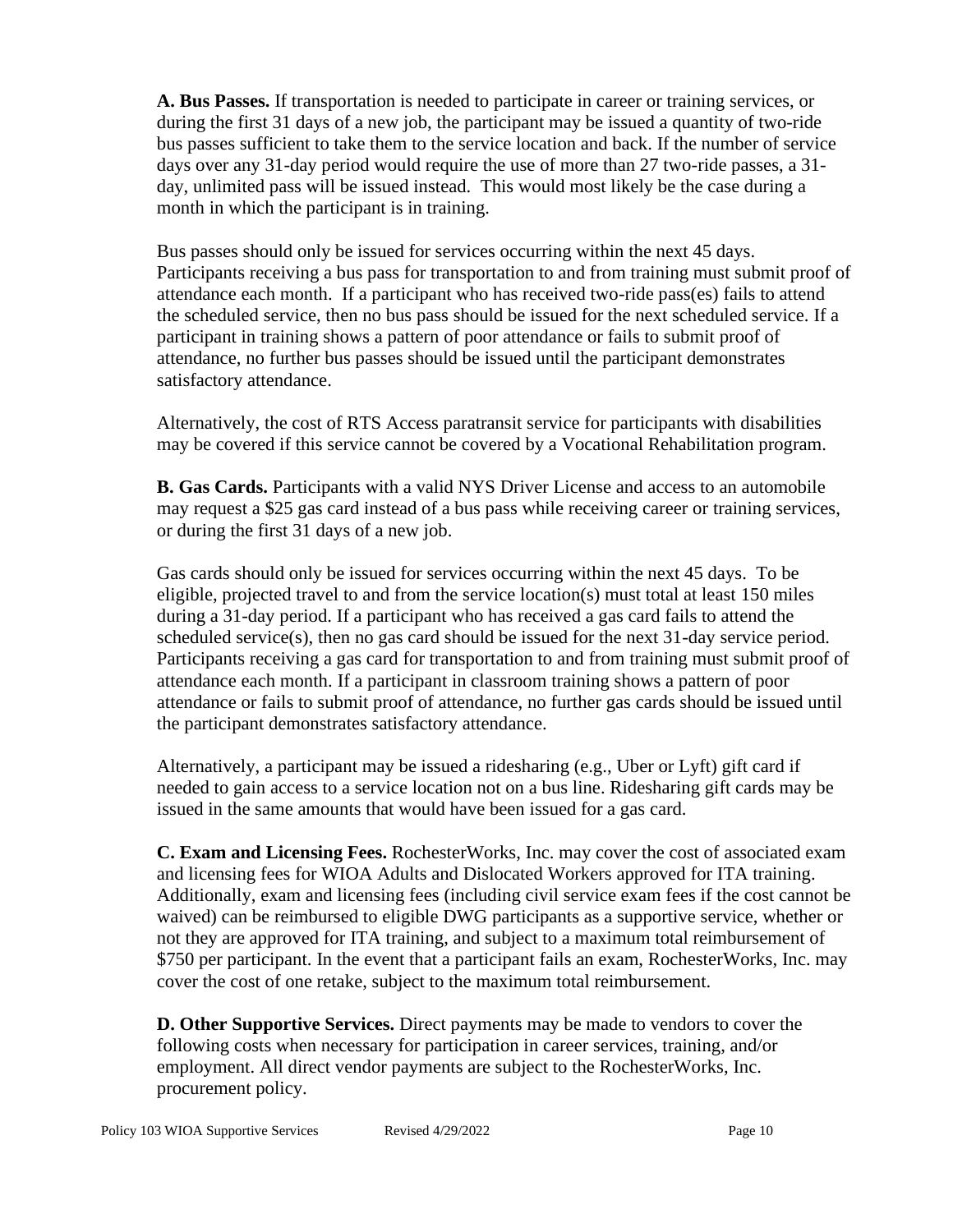Payments may be made to vendors for the following services. All costs must be reasonable and necessary and conform to any maximum amounts specified below.

- Birth Certificate
- NYSDMV ID
- NYS Class D Driver License or Renewal (we will not cover fines or the cost of an Enhanced Driver License)
- Clothing and personal hygiene services (\$250 maximum)
- Uniforms and/or Required Safety Equipment (\$150 maximum)
- Tools (\$250 maximum)
- RAP Sheets
- MVR
- School Transcripts

All DWG supportive services, including documentation of eligibility and need, must be entered into OSOS.

### **XII. Additional Supportive Services That May Be Provided if Funds Are Available**

The following additional supportive services may be provided to participants receiving career (including transitional jobs but not including follow-up) and training (including ITA training, OJT, and Customized Training) services if funds are available. Availability of funds will be determined by RWI throughout the program year.

Participant eligibility for these supportive services is limited to 1) participants who meet the definition of low income *after exclusion of payments for unemployment compensation and/or child support payments* or 2) employed participants, earning \$18 per hour or less, prorated to a 40-hour work week, and adjusted annually to account for wage inflation. Adjustments will be aligned to the formula described in WIOA Policy 101, Priority of Service.

All costs must be reasonable and necessary to achieve one or more WIOA primary indicators of performance.

**A. Driver License Supportive Services.** Direct payments may be made to vendors to cover the following costs necessary to obtain or renew a New York State driver license All direct vendor payments are subject to the RochesterWorks, Inc. procurement policy.

Payments may be made to vendors for the following services. Costs are subject to a maximum total payment of \$1,000 in any three-year period.

- Identification Documents
- NYS Class D Permit, Driver License, or Renewal (we will not cover fines or the cost of an Enhanced Driver License)
- Road Test
- MVR
- New driver/safe driver course
- Unpaid tickets and related fees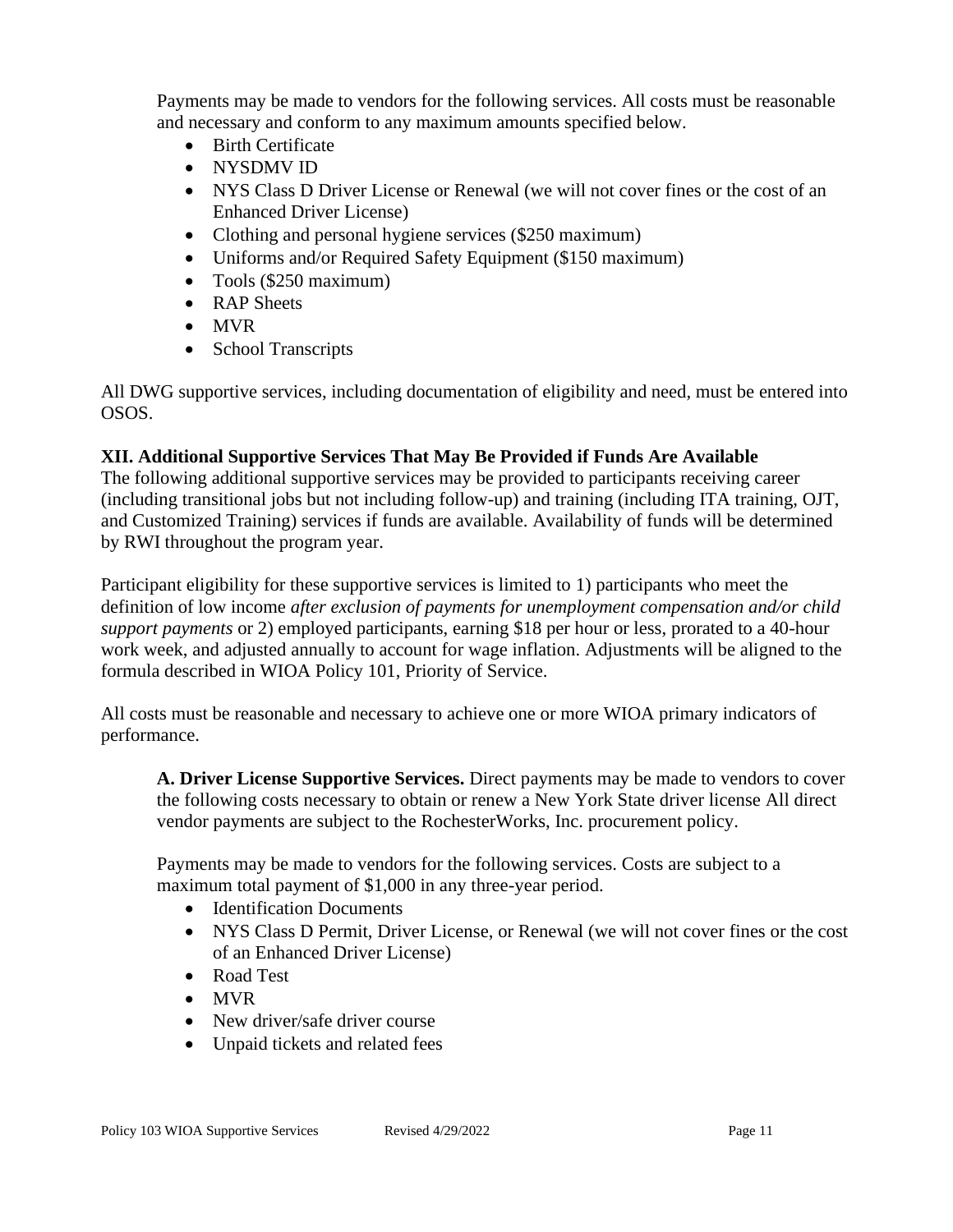**B. Digital Divide Supportive Services.** Direct payments may be made to vendors to cover the following costs necessary to give a participant the ability to participate in career (including transitional jobs) or training (including ITA and OJT Training) services. All direct vendor payments are subject to the RochesterWorks, Inc. procurement policy.

Payments may be made to vendors for the following services. Costs are subject to the maximum amounts listed below and the guidelines set forth in NYSDOL Program Guidance Letter 21-02.

- Computing devices, including desktop computers, laptops, and tablets, at a reasonable cost to satisfy the minimum specifications required to participate in the service. The cost of such computing devices is capped at \$600. Computing devices needed for a service period of at least six months but less than 12 months should be loaned to the participant and reclaimed at the end of the service period. Participants requesting a computing device must attest to not already owning a computing device that meets the minimum specifications required to participate in the service.
- The cost of broadband internet service, not to exceed the lower of the participant's share of broadband internet service subsidized by a government program or \$75 per month.
- If a participant needs basic computer skills training to participate in career or training services, career center staff should refer the participant to such training. Up to \$1,000 in supportive services funds may be used to pay the cost of such training if funding is not available through another program.

**C. Job-Specific Online Coursework for Participants in Subsidized Employment.** Direct payments may be made to vendors to cover the cost of job-specific online coursework for participants in transitional jobs or OJT training. The cost of online coursework may be covered, up to a per-participant maximum of \$1,000, to the extent that it is necessary to retain a job or qualify for advancement into a higher-paying job. All costs must be reasonable, and all direct vendor payments are subject to the RochesterWorks, Inc. procurement policy.

**D. Tutoring Services.** Direct payments may be made to vendors to cover the cost of tutoring services for participants in an educational, short-term prevocational, online, or classroom training program, if the education or training provider determines that such tutoring services are necessary for the participant to succeed in the program. Tutoring services payments may be made to vendors who are approved or recommended by the education or training provider. Such costs must be reasonable, and all direct vendor payments are subject to the RochesterWorks, Inc. procurement policy. Tutoring services costs are capped at a per-participant maximum of \$1,000.

### **XIII. Effective Date**

This policy is effective immediately upon approval by the Workforce Development Board. Individual sections of this policy are subject to the availability of funds.